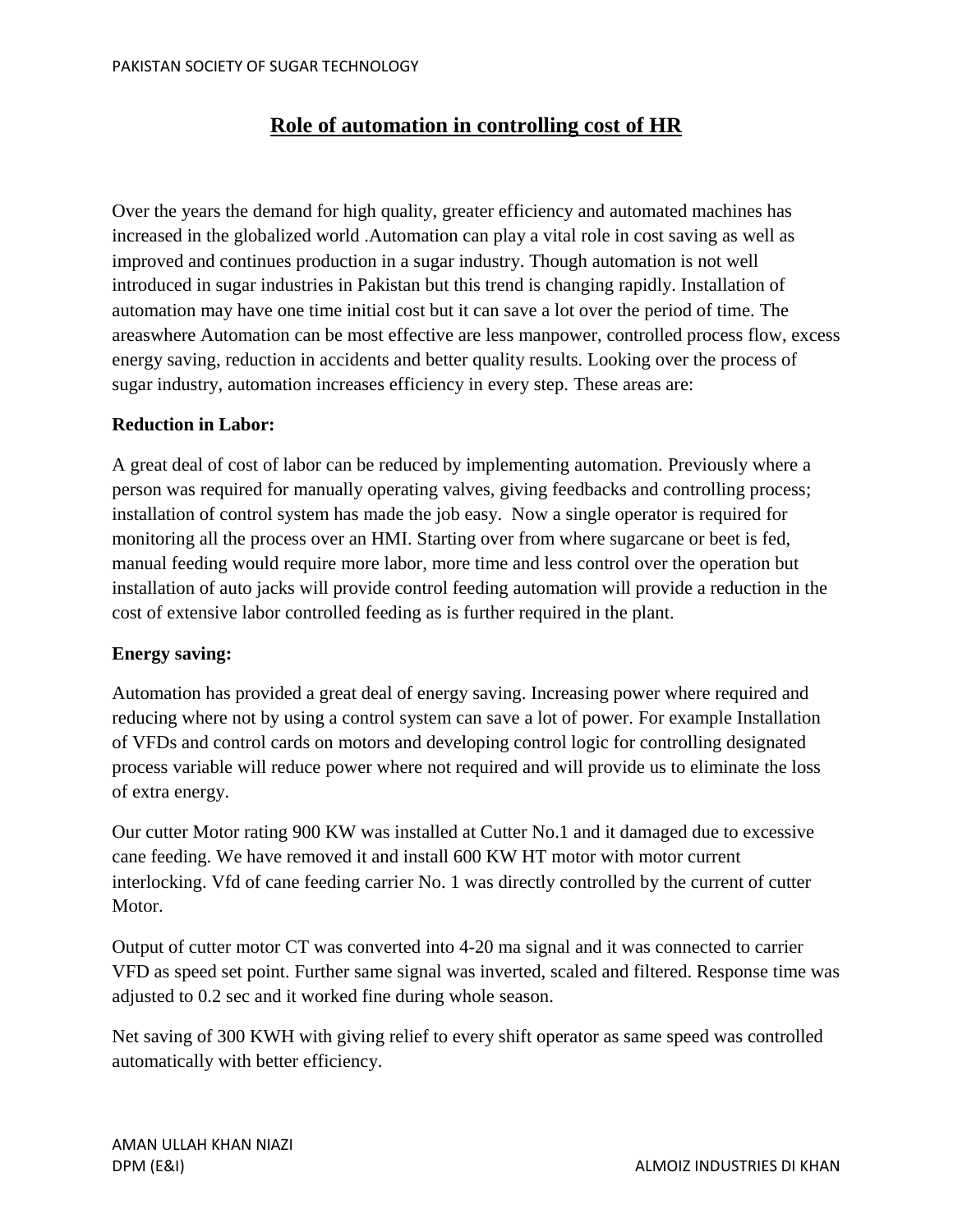### Power saving in 24 hours  $= 7200$  KW

Total power saving due to said automation for 100 days season at rate of Rs. 7.82

 $= 7200x100x7.82$ 

Amount Rs. 5630400/- was save by converting single motor from manual control to auto control.

### Improved Quality:

The automation improves the quality of production. Controlled and calculated dosing of materials and operation of every step over designed set points will improve quality, result in better precision and less stoppages will increase production as well.

### **Accidents:**

Automation reduces the number of accidents. It notifies about the alarming situation and automatically trips or stops the process before causing any breakdown or serious accidents. The number of accidents that were previously caused due to carelessness of worker and human errors will be eliminated by using automated system.

## **Data recording:**

Automation does not only provide the control of a system but you can also constantly record data over a period of time. You do not require to manually record values at different times that is prone to human error. One can get complete trends of process variables and outputs from controller that does not only help in data recording but also be helpful in determining the problem at a specific time and troubleshooting it.

## Some Examples of automation in sugar industries

#### **Interlocking of conveyer belts:**

The interlocking of conveyer belts is one of the examples of automation in sugar industry. If there are multiple conveyer belts for carrying sugar cane or beet than interlocking between carriers can be used. This keeps us from appointing an operator with each carrier belt and saves us from any accidents that may be caused because of miscommunication, carelessness of worker or failure of any equipment. In this interlocking the command is generated by the controller and the feedback is taken by the starter of motors installed with each carrier. If any of the feedback is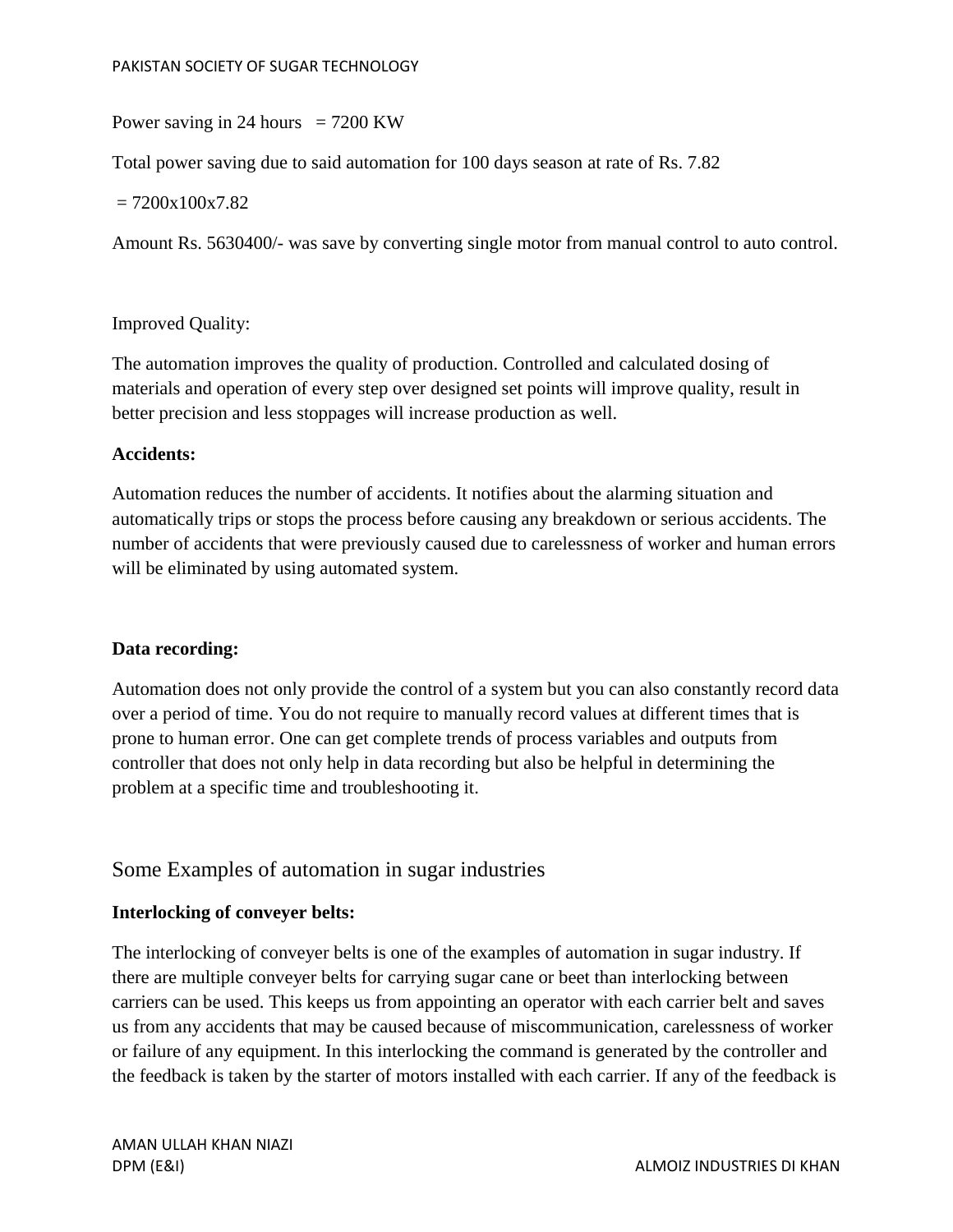broken in this chain of conveyers, all the carriers will stop to prevent choking and massive breakdown.





## **Control for Motor:**

## **1. Mutual Control:**

A self-intelligent system can be introduced in sugar industry with cutter motor, shredder motor or mill house motors that have high torque and work on high load when the cane passes through them for cutting or shredding. The cane is transferred to them by conveyer belts. The load on these motors can be controlled by installing VFD on conveyer belts. The current of these high torque motors are monitored by current transformers. This current signal is converted into a control analog signal using a current transducer for VFDs installed on conveyer belts. By scaling the current signal in VFD's and using inverse logic this system can control the load on these motors. As the current of the motors increase due to high load (over feeding of sugar cane) the speed of conveyer belts will reduce automatically, thus reducing feeding of cane. This selfintelligent system is energy efficient, more protective and requires less no of machine operators.

#### **2. Self-Control:**

A self-control system can also be installed with motor. In self-control system the motor's current will be measured, converted into control analog signal and will be fed back to the VFD or control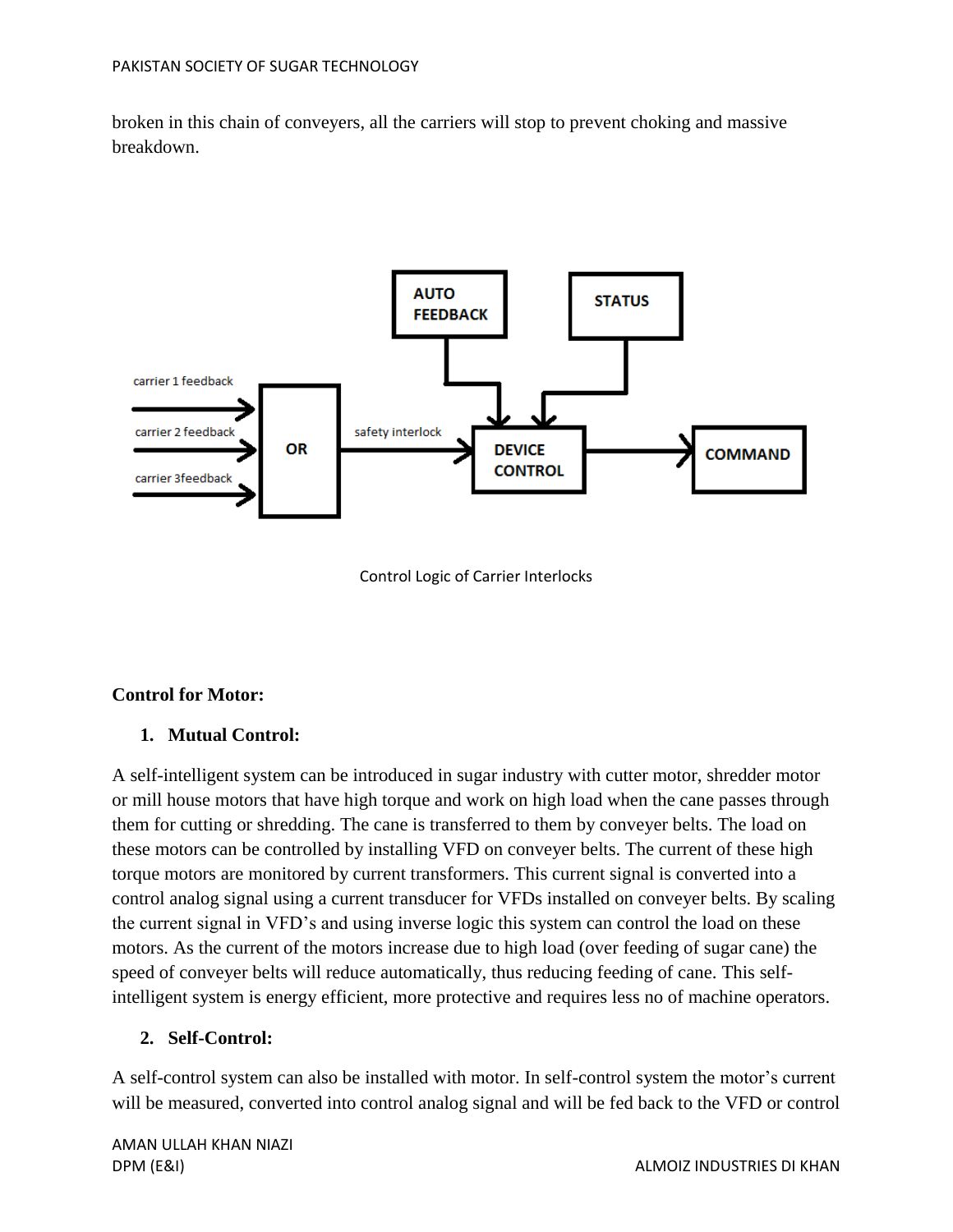card of the motor. This system can be installed on motors of pressure feeders and mill house. When the load on the motor will increase the motor speed will increase to clear the cane from choking, and when the load will decrease the motor speed will reduce to extract more juice from the cane.

### **Motor Protections:**

There are several kinds of motor protections and interlocks that can be introduced on motors using control systems. These protections/interlocks provide safety as well as automation of the process

1. Operation Interlocks:

Operational interlocks include the ongoing logics involved during operations. These interlocks are overruled when in manual mode.

2. Safety Interlocks:

These interlocks include any safety precaution installed with the motor. For example, If certain motor requires cooling water at its inlet to maintain its temperature then a pressure switch will be installed in water line to determine the presence of cooling water and its signal will be used to run the motor. The motor will not start unless signal is returned from the pressure switch. These interlocks cannot be bypassed in auto or manual mode.

Protection Interlock:

This interlock will provide protection to the motor in case of any unwanted scenario. These interlocks include motor temperature, emergency stop, MCC fault and motor overload. All these parameters are constantly monitored and motor will be operational if all these parameters are in their allowable ranges.

## **Automation of Exhaust Type Steam Turbine:**

#### **Introduction**

Most Sugar industries are capable to generate power for its internal use and for export purpose. With bagasse obtained as a bi product it is used as a fuel for boilers. Most of the sugar industries have their own power plant. Over the years the demand for high quality, greater efficiency and automated machines has increased in the industrial sector of power plants. Power plants require continuous monitoring and inspection at frequent intervals. There are possibilities of errors at measuring and various stages involved with human workers and also the lack of few features of microcontrollers. Thus this paper takes a sincere attempt to explain the advantages the companies will face by implementing automation into them.

In order to automate a power plant and minimize human intervention, there is a need to develop a control system that monitors the plant and helps reduce the errors caused by humans. While the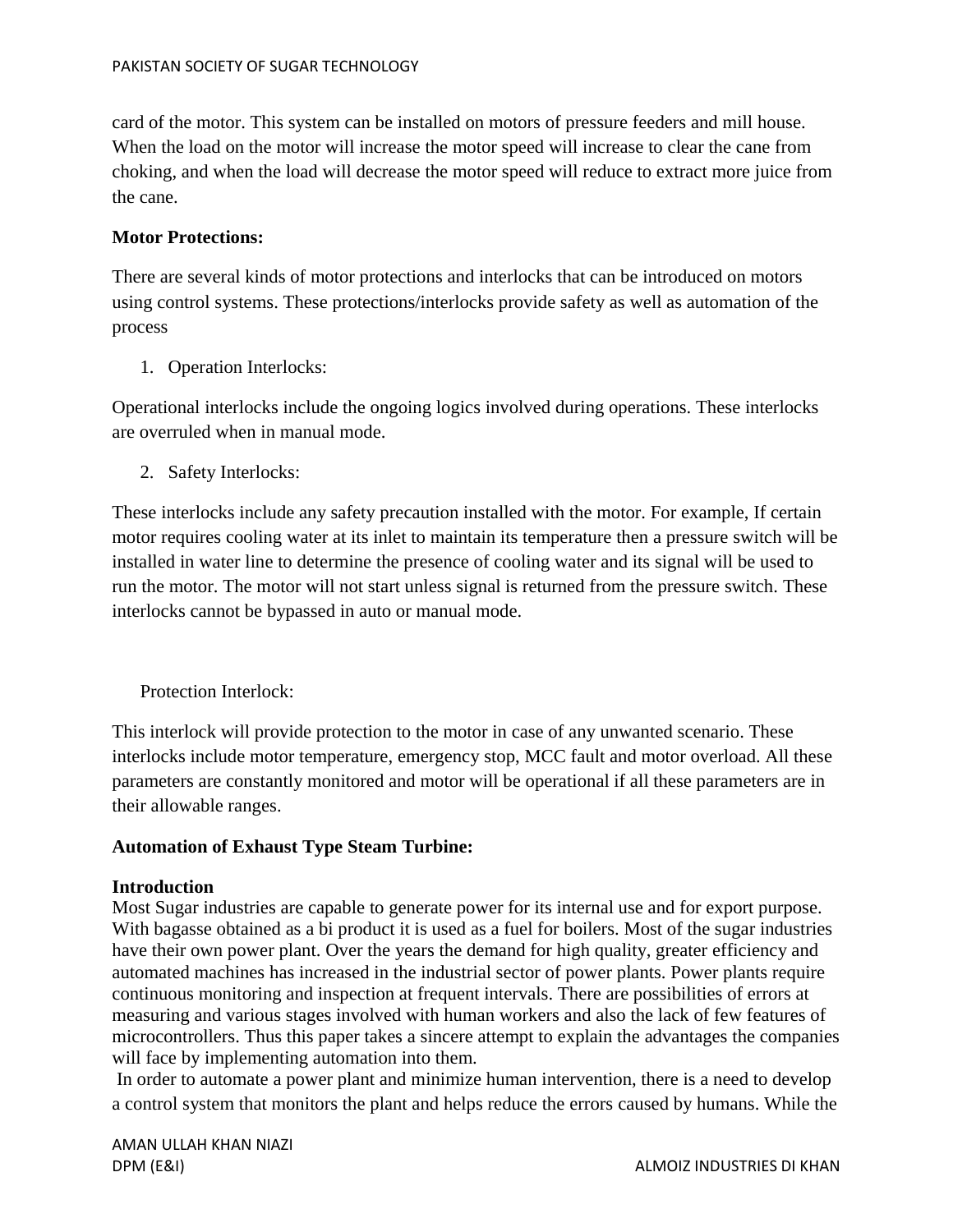HMI is used to monitor the system, PLC (Programmable Logic Controller)is also used for the internal storage of instruction for the implementing function such as logic, sequencing, timing, counting and arithmetic to control through digital or analog input/ output modules various types of machines processes.

#### **Advantages:**

Higher productivity, centralized monitoring, improved safety in working condition.

#### **Critical Parameters to measure and control:**

- 1. Turbine RPM
- 2. Vibration and axial displacement of the shaft
- 3. Temperatures of (turbine  $+$  gear  $+$  generator) bearing
- 4. Temperatures of control oil and lubrication oil
- 5. Temperatures of Inlet and exhaust steam
- 6. Pressures of control oil and lubrication oil
- 7. Pressures Inlet steam and exhaust steam

#### **Instruments and Controllers:**

- 1. Siemens PLC S7-300 with I/O rack
- 2. Simatic Touch Panel (HMI)
- 3. Vibration Monitoring System Vibrometer VM600
- 4. RPM converter
- 5. RPM, Pressure, Temperature and Vibration Sensors

#### **Turbine Control Operation:**

The turbine is provided by a throttle control valve or steam valve that is either motorized or CPC supported. The CPC gets analog signal and provides path to the control oil to operate throttle valve for inlet steam to turbine. The throttle valve is guarded by solenoid valves that give path to control oil. In emergency cases these SOV's are operated to stop the control oil and thus stopping the turbine.

#### **Safety Tripping:**

**Over speed Control**: The over speed Limit is adjusted in speed controller and it generates output if that limit is reached.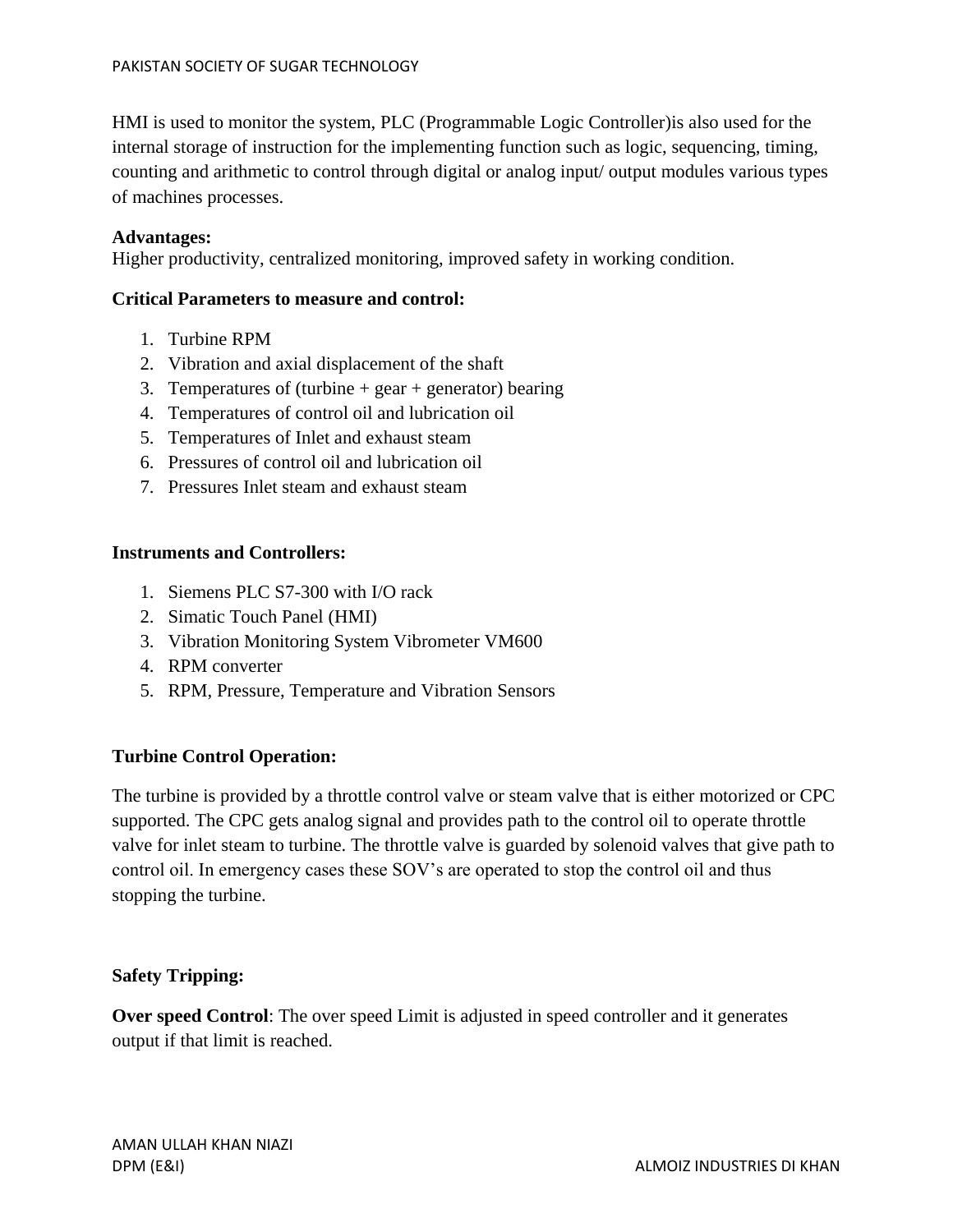**Turbine Vibrations**: The Turbines vibrations and axial displacements are constantly monitored by vibration monitoring system and their allowable set points are defined. They generate digital output when their limits are breached that cause tripping of turbine.

**Bearing temperatures:** The allowable bearing temperatures are fed into the PLC and it can cause tripping if the temperature rises from the allowable limit. They provide protection to the bearing from overheating.

**Pressure Limits:** The Control Oil and Lubrication Oil Pressure is constantly monitored by the PLC and it stops the turbine if the pressure falls outside the allowable limits.

**Exhaust Steam Pressure:** The maximum limit for exhaust steam pressure is adjusted and emergency tripping is set for it. Greater exhaust pressure will generate back pressure on turbine and can cause damage to the turbine.

**Emergency Stop**: An emergency stop button is connected to the PLC inputs. Pressing emergency stop will automatically stop the turbine.

**Speed Control**: The speed of turbine is directly controlled with opening of the throttle valve.

### **Results:**

Turbine control is one of the most important aspects of any power plant. Several techniques can be implemented to control the boiler in power plant. The method that has to be used relies on varied objectives like advanced control, increased efficiency, high profit, improved safety and other such points depending upon the purpose of the company that implies it. With the prime objective of catering to these necessities and the needs of the industrial sector, significance has been given here to automation.

## **Control of falling Film evaporators:**

Evaporation in falling film evaporators is automated by controlling the following parameters.

Key parameters to control:

- 1. Cone Level
- 2. Juice Flow
- 3. Line pressure
- 4. Temperature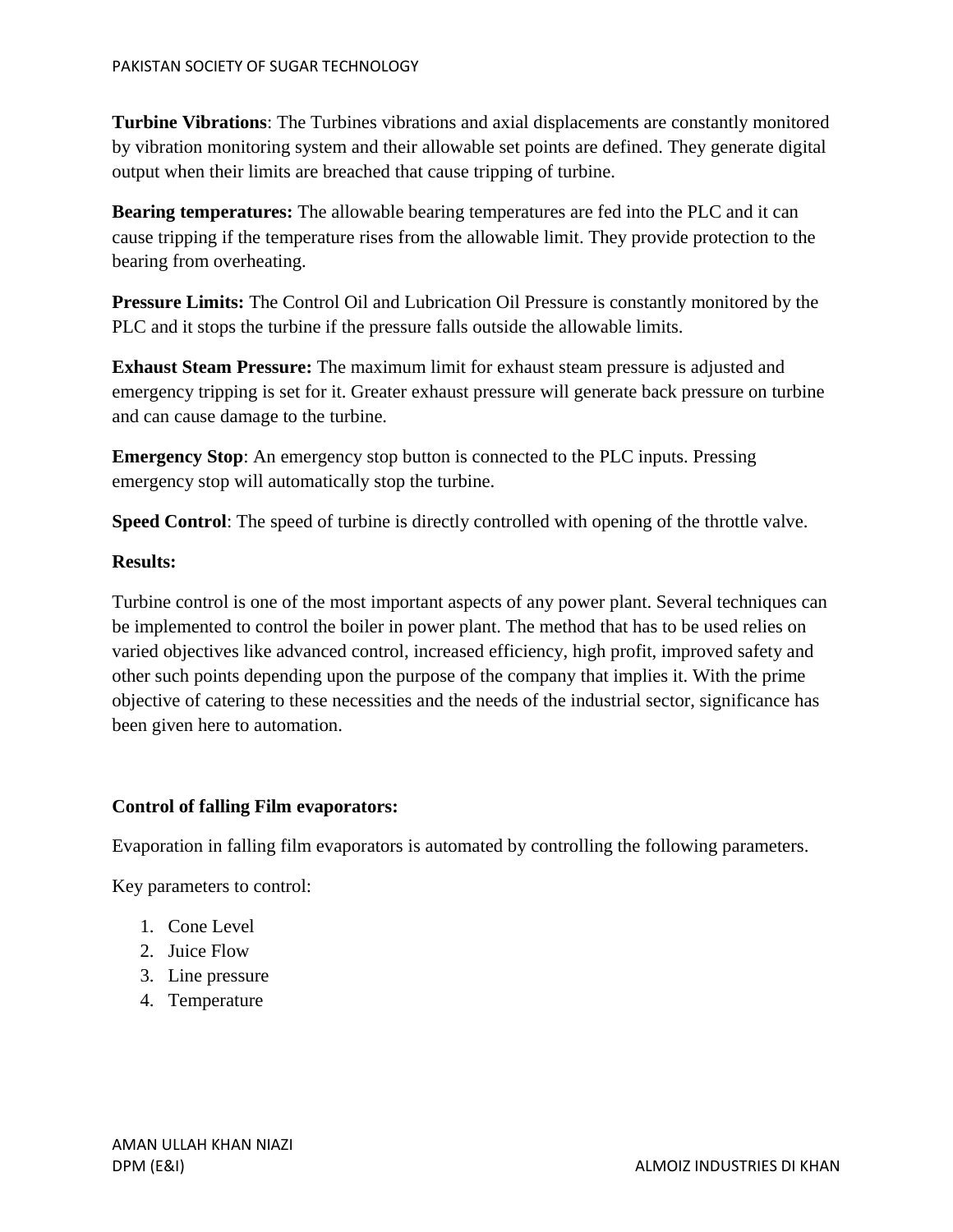The process is automated by controlling and monitoring these parameters. This control is achieved by installation of control valves in line and VFD's on motors. The operator sets the required cone level into the computer and the control system itself maintains this level by adjusting VFD speed and opening of control valves to the requirement. A complete control diagram is shown in the picture below.



Similarly the temperature is maintained by installation of control valves on steam lines.

Each motor or pump is guarded by an ON/OFF valve. When the pump starts the valve opens up and the flow is passed by the pump. It provides safety to the pump in case where pump does not start the valve will remain close and the back pressure will not occur at the pump.

There are several safeties of motor itself that prevent in causing any damage to the motor. These safeties include temperature safety, MCC fault and emergency stop. If any of these alarms is acknowledged by the controller it will stop the motor to prevent any damage.

## **PAN automation:**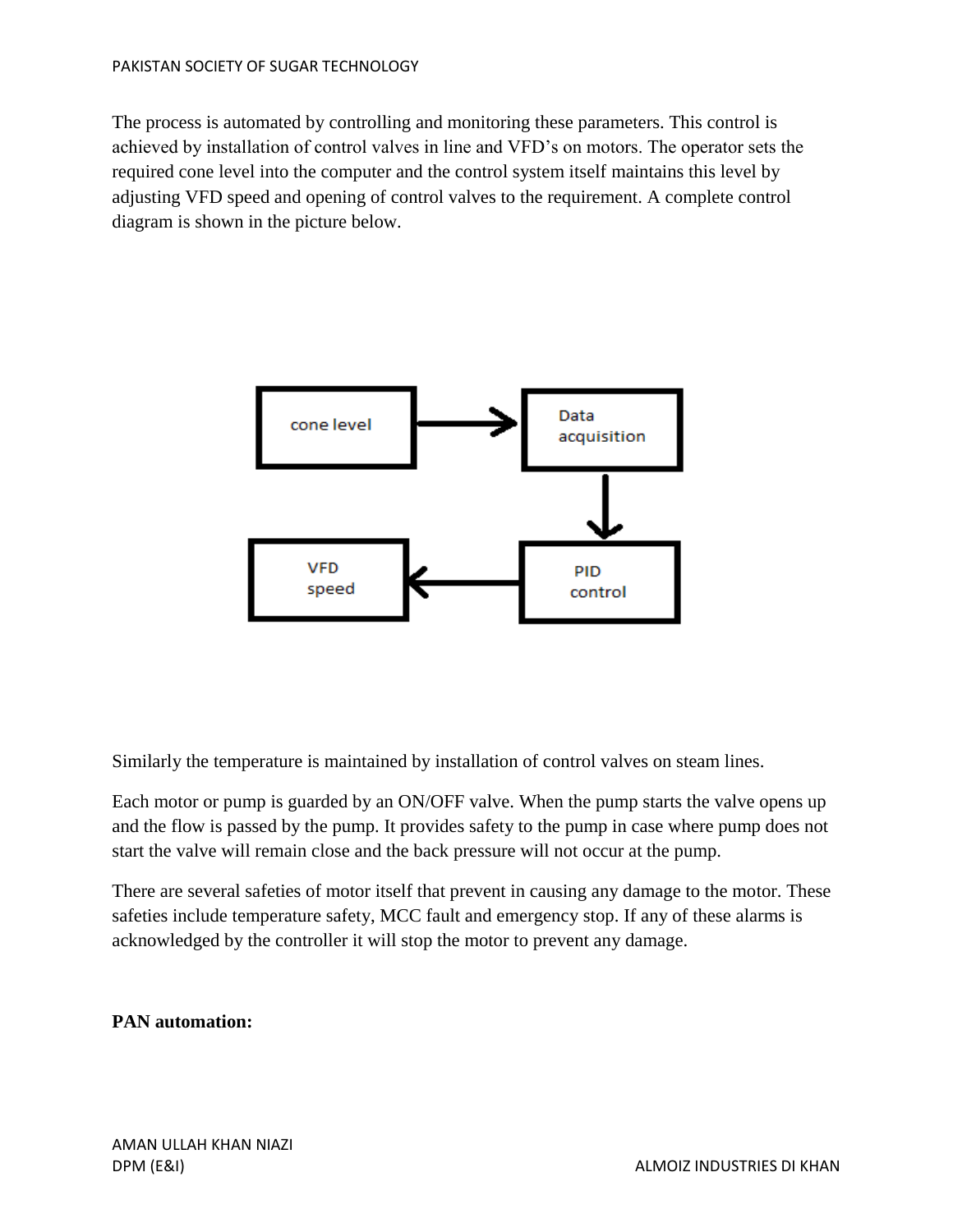Another example of automation in sugar industries is batch pans. It is a fully automated process from the start to the end. It saves the extensive labor and provides better efficiency and productivity.

The following parameters are monitored and controlled:

- 1. Tank levels
- 2. Vacuum pressure
- 3. Temperature
- 4. Brix

The vacuum is created in the pans by using control valves on the line from condenser. Then process starts by auto feeding of liquor in the pans to the desired value. Then auto seeding is performed. The homogenization is achieved by to stirrer motor that gets the command on auto at its designated sequence. The brix and level of pan is constantly monitored by the controller and when the desired value is achieved the pan will be ready for discharge. The operator just has to monitor all the process from the computer screen. All the safety parameters are measured to prevent any harm. Stirrer motor and discharge valve motor current is constantly monitored. Similarly the feedback of all the valves is received by controller to monitor any malfunctioning. The levels of seeding tanks and massecuite tanks are also constantly monitored and alarm is generated when the levels are out of the allowable spans.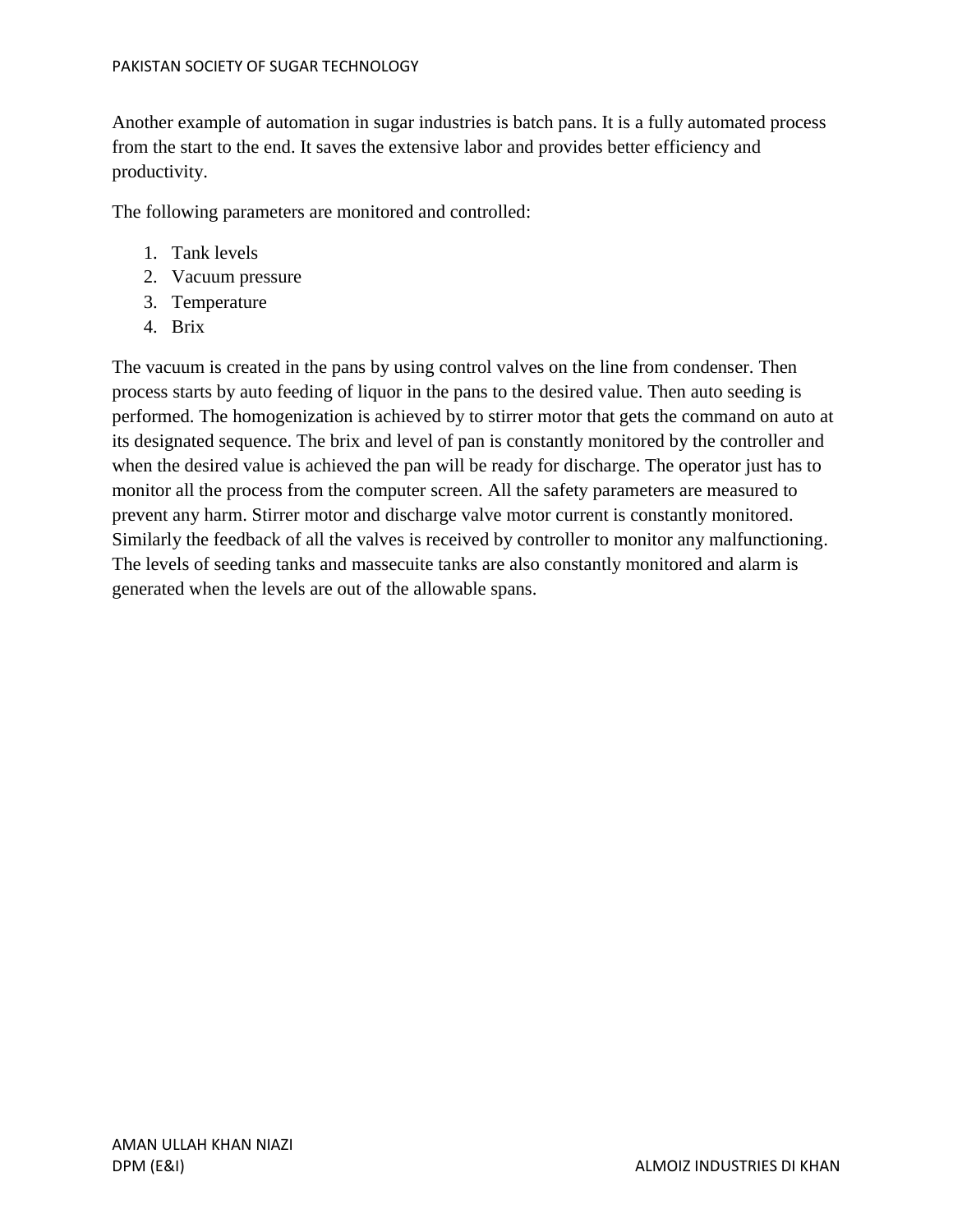

# **Advantages and disadvantages of automation**

Advantages commonly attributed to automation include higher production rates and increased productivity, more efficient use of materials, better product quality, improved [safety,](http://www.britannica.com/EBchecked/topic/516063/safety) shorter workweeks for labour, and reduced factory lead times. Higher output and increased productivity have been two of the biggest reasons in justifying the use of automation. Despite the claims of high quality from good workmanship by humans, automated systems typically perform the manufacturing process with less variability than human workers, resulting in greater control and consistency of product quality. Also, increased process control makes more efficient use of materials, resulting in less scrap.

AMAN ULLAH KHAN NIAZI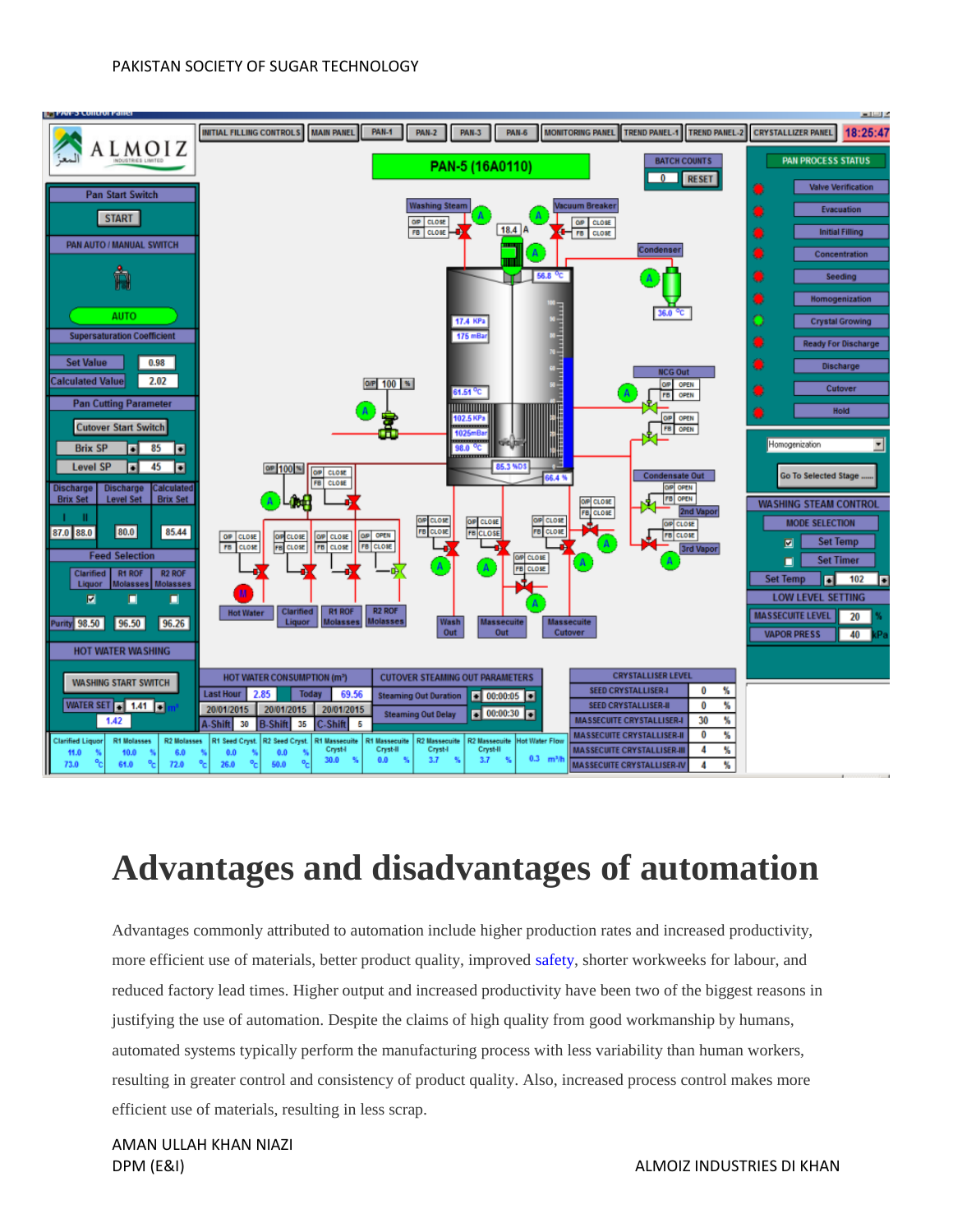#### PAKISTAN SOCIETY OF SUGAR TECHNOLOGY

Worker safety is an important reason for automating an industrial operation. Automated systems often remove workers from the workplace, thus safeguarding them against the hazards of the factory environment. In the United States the Occupational Safety and Health Act of 1970 (OSHA) was enacted with the national objective of making work safer and protecting the physical well-being of the worker. OSHA has had the effect of promoting the use of automation and robotics in the factory.

Another benefit of automation is the reduction in the number o[f hours](http://www.britannica.com/EBchecked/topic/326853/hours-of-labour) worked on average per week by factory workers. About 1900 the average workweek was approximately 70 hours. This has gradually been reduced to a standard workweek in the United States of about 40 hours. Mechanization and automation have played a significant role in this reduction. Finally, the time required to process a typical production order through the factory is generally reduced with automation.

A main disadvantage often associated with automation, worker displacement, has been discussed above. Despite the social benefits that might result from retraining displaced workers for other jobs, in almost all cases the worker whose job has been taken over by a machine undergoes a period of emotional stress. In addition to displacement from work, the worker may be displaced geographically. In order to find other work, an individual may have to relocate, which is another source of stress.

Other disadvantages of automated equipment include the high capital expenditure required to invest in automation (an automated system can cost millions of dollars to design, fabricate, and install), a higher level of maintenance needed than with a manually operated machine, and a generally lower degree of flexibility in terms of the possible products as compared with a manual system (even flexible automation is less flexible than humans, the most versatile machines of all).

Also there are potential risks that automation technology will ultimately subjugate rather than serve humankind. The risks include the possibility that workers will become slaves to automated machines, that the privacy of humans will be invaded by vast computer data networks, that human error in the management of technology will somehow endanger civilization, and that society will become dependent on automation for its economic well-being.

These dangers aside, automation technology, if used wisely and effectively, can yield substantial opportunities for the future. There is an opportunity to relieve humans from repetitive, hazardous, and unpleasant labour in all forms. And there is an opportunity for future automation technologies to provide a growing social and economic environment in which humans can enjoy a higher standard of living and a better way of life.